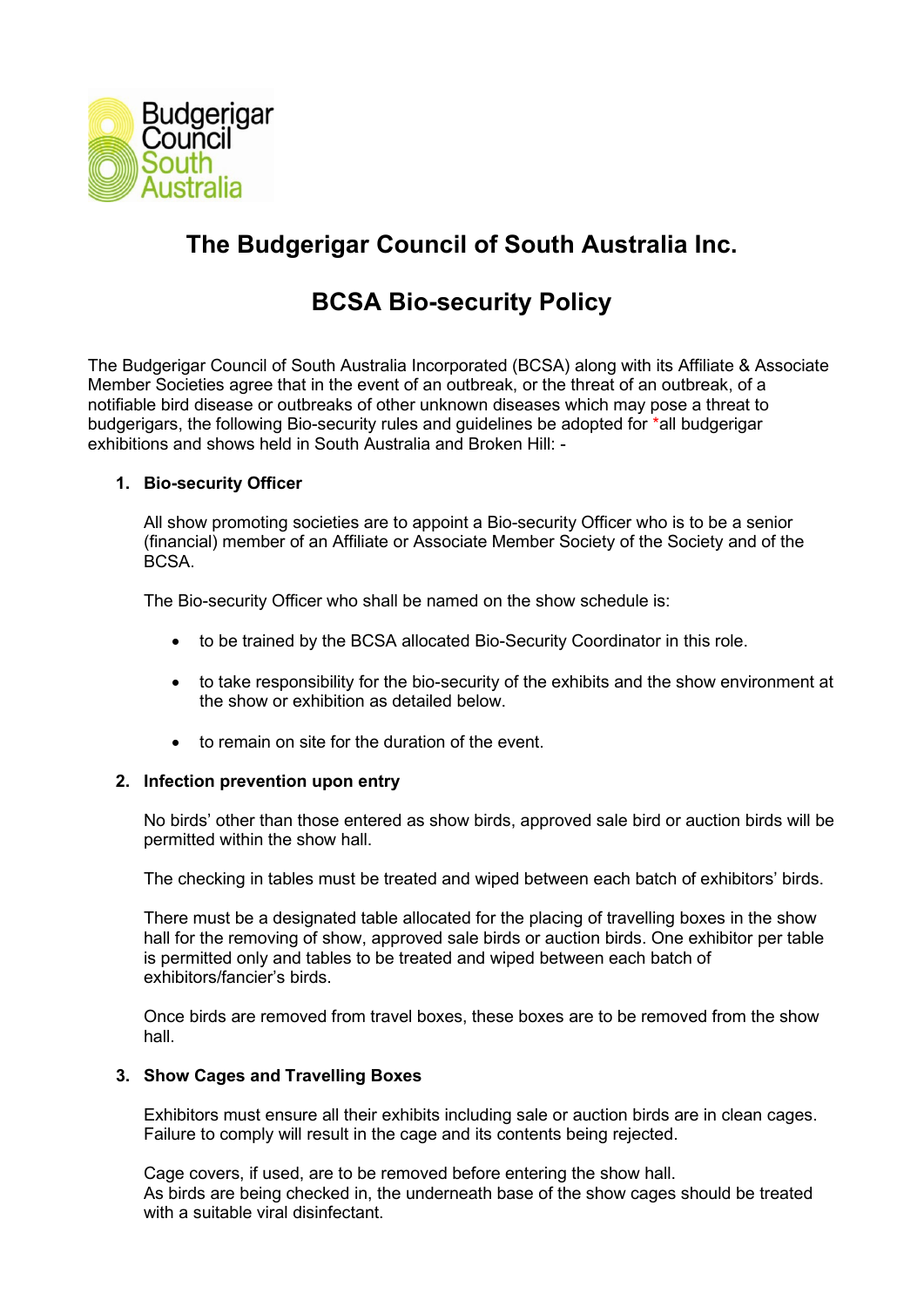Once inspected by the authorised bio-security officer and approved, all cage types will have an easily identifiable BCSA supplied 'authority' sticker attached to enable the cage to proceed to the show bench or table allocated for travelling boxes

When it comes to checking out, cage covers should only be put on the show cages once they are outside the show hall.

# **4. Cross Contamination of birds**

To avoid cross contamination, show cages should not be stacked on top of each other or cage front to cage front. Show cages should not be placed on the floor at any time.

A suitable procedure must be adopted that ensures the minimum movement of all exhibits.

Prior to admitting any birds, all staging, judging stands, cage trolleys and checking in tables should be treated with a suitable viral disinfectant.

All stewards, judges and show personnel will apply a suitable viral hand sterilizer to their hands before starting to and the completion of handling cages.

# **5. Checking Rings**

The Show manager or his/her representative must apply a suitable viral hand sterilizer to their hands before and after checking each ring, for whatever purpose.

### **6. Judging sticks and approved judging aides**

All judges are required to bring to the show approved judging sticks and/or approved judging aides and a facility should be provided by the show promoters for the disinfection with a suitable viral wipe of all judging sticks and/or approved judging aides throughout the judging process.

Judging sticks and/or approved judging aides must be disinfected between exhibits.

The encouragement of birds onto the perch by hand motion is highly recommended.

# **7. Photography**

To minimise any possibility of cross infection - Photography of exhibits at shows as best practice, should only be executed through the cage front. Where a purpose-built photographic cage is used to photograph exhibits for magazine quality photos, the bird handler assisting the photographer must sterilise the photographic cage and their hands in between the transfer of exhibits with a suitable viral disinfectant.

#### **8. Sick Birds**

Any sick birds must be removed from the Show area and be placed in isolation within a separate holding room. Any other exhibits in the show from the same exhibitor are required to be inspected for sickness prior to the commencement of judging. The exhibitor should be notified of such action as soon as is reasonably practical.

# **9. Sales Birds**

Exhibits are required to follow the same procedure as for ring checking. i.e. prior to and after handling each bird.

Birds offered for sale in either Sales Classes or Exhibition Classes must be Owner Bred and Closed Rung.